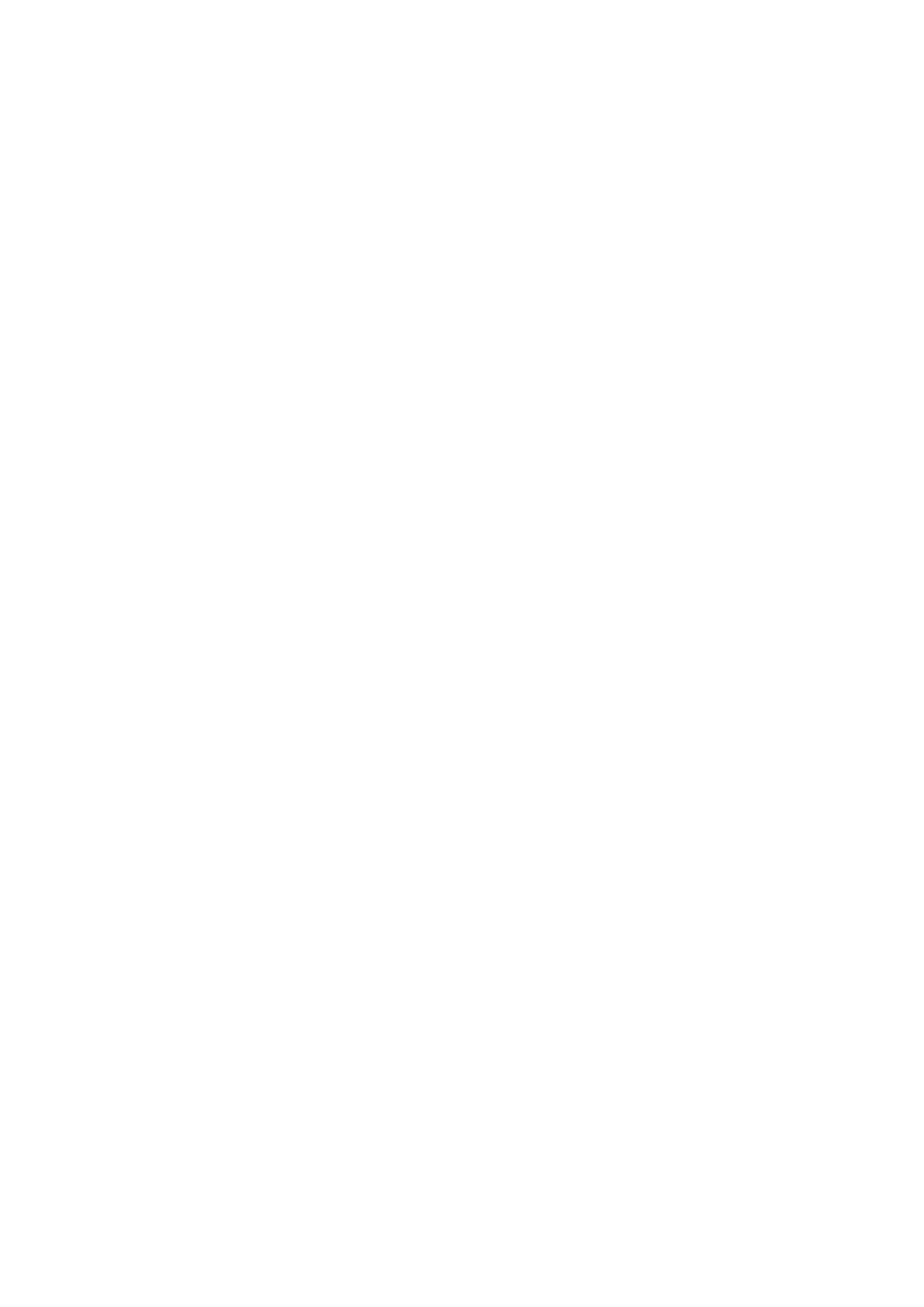# **Executive summary**

| <b>Title:</b>        | Global Action Plan to promote implementation of the Recommendation<br>concerning HIV and AIDS and the World of Work, 2010 (No. 200).                                                                                                                                                                                                                                                                                                                                                                                                                                                                                                                                                                                                                                                                                                                                                                                                                                                                            |
|----------------------|-----------------------------------------------------------------------------------------------------------------------------------------------------------------------------------------------------------------------------------------------------------------------------------------------------------------------------------------------------------------------------------------------------------------------------------------------------------------------------------------------------------------------------------------------------------------------------------------------------------------------------------------------------------------------------------------------------------------------------------------------------------------------------------------------------------------------------------------------------------------------------------------------------------------------------------------------------------------------------------------------------------------|
| <b>Purpose:</b>      | To set out the actions the Office proposes to take by 2015, subject to the<br>availability of internal and external resources, to promote implementation of<br>Recommendation No. 200.                                                                                                                                                                                                                                                                                                                                                                                                                                                                                                                                                                                                                                                                                                                                                                                                                          |
| <b>Counterparts:</b> | Collaboration is contemplated between ILO headquarters, the regions and<br>field offices; between ILO-AIDS and the Bureau for Employers' Activities<br>(ACT/EMP), the Bureau for Workers' Activities (ACTRAV), and with other<br>units including the International Labour Standards Department (NORMES),<br>the Employment Sector, the Social Protection Sector and the Social Dialogue<br>Sector, the Bureau for Gender Equality, the Department of Statistics, the<br>Department of Policy Integration and the International Training Centre of the<br>ILO in Turin (ITC–ILO). In addition, the ILO will work with the International<br>Organisation of Employers (IOE), the International Trade Union<br>Confederation (ITUC), the Joint United Nations Programme on HIV/AIDS<br>(UNAIDS) and its co-sponsors and in cooperation with other<br>intergovernmental and non-governmental organizations, in particular the<br>organizations of persons living with HIV (PLHIV) and national AIDS<br>authorities. |
| <b>Duration:</b>     | Initial period of five years $(2011-15)$ .                                                                                                                                                                                                                                                                                                                                                                                                                                                                                                                                                                                                                                                                                                                                                                                                                                                                                                                                                                      |
|                      | <b>ILO unit responsible:</b> ILO Programme on HIV/AIDS and the World of Work (ILO–AIDS).                                                                                                                                                                                                                                                                                                                                                                                                                                                                                                                                                                                                                                                                                                                                                                                                                                                                                                                        |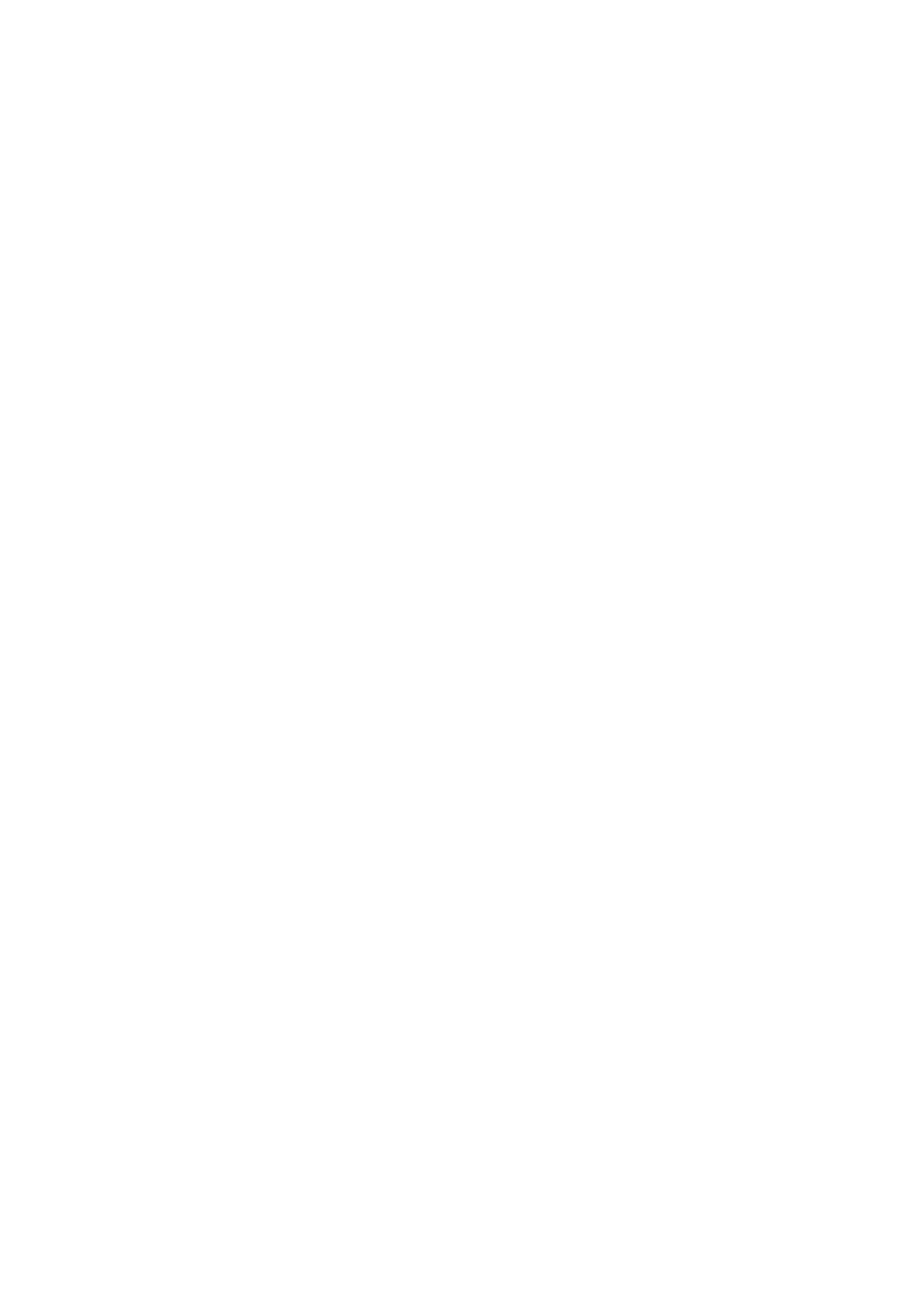## **I. Context for the Global Action Plan**

- **1.** At its 309th Session, the Governing Body requested the Office to establish the Global Action Plan (GAP) called for in the resolution adopted by the International Labour Conference (ILC) in June 2010 concerning the promotion and the implementation of the Recommendation concerning HIV and AIDS and the World of Work, 2010 (No. 200).
- **2.** The Recommendation optimizes the contribution of the world of work to the global HIV response. It builds on key principles established in the *ILO code of practice on HIV/AIDS and the world of work* (2001) and enhances the role of the world of work in facilitating access to prevention, treatment, care and support services. It calls on member States to develop, adopt, implement and monitor national tripartite workplace policies and programmes on HIV and AIDS and integrate these into national HIV policies and strategies.
- **3.** The resolution also calls for States to use existing national mechanisms or establish new ones to review progress, monitor developments and share good practices on the implementation of national HIV workplace policies and programmes (paragraph 5).
- **4.** To ensure successful and cost-effective implementation of the outcomes and outputs contemplated in the GAP, the Office intends to mainstream HIV issues into the activities of relevant existing and future ILO programmes at headquarters and in the field, in accordance with ILO Circular No. 187(Rev. 1), Series 2, of 26 February 2001.
- **5.** Consultations are being carried out to ensure alignment of the GAP with the ILO Strategic Policy Framework 2010–15 and the ILO–AIDS Strategic Framework 2011–15, and coherence between the outcomes, outputs and indicators in the GAP and those in the outcome-based workplans for 2010–11 and 2012–13. Common outcomes and priorities have been identified and relevant outputs and indicators established to measure the impact of the Office's work (see appendix).
- **6.** The GAP takes into consideration the Social Protection Floor Initiative and the Declaration on Fundamental Principles and Rights at Work, the Declaration on Social Justice for a Fair Globalization and the Global Jobs Pact. As the ILO has been a co-sponsor of UNAIDS since 2001, the GAP also takes into consideration the UNAIDS Unified Budget and Accountability Framework and the UNAIDS priority areas, which focus on key themes including gender equality, human rights and social protection.
- **7.** The GAP is structured around three main outcomes:
	- (a) reduction of stigma and discrimination on the basis of real or perceived HIV status against women and men workers, their families and dependants;
	- (b) increased access for workers, their families and dependants to prevention, treatment, care and support services through the world of work; and
	- (c) scaled-up action by world of work actors to the HIV response and increased access to funding for this purpose.

 $1$  GB.309/3/2(Rev.).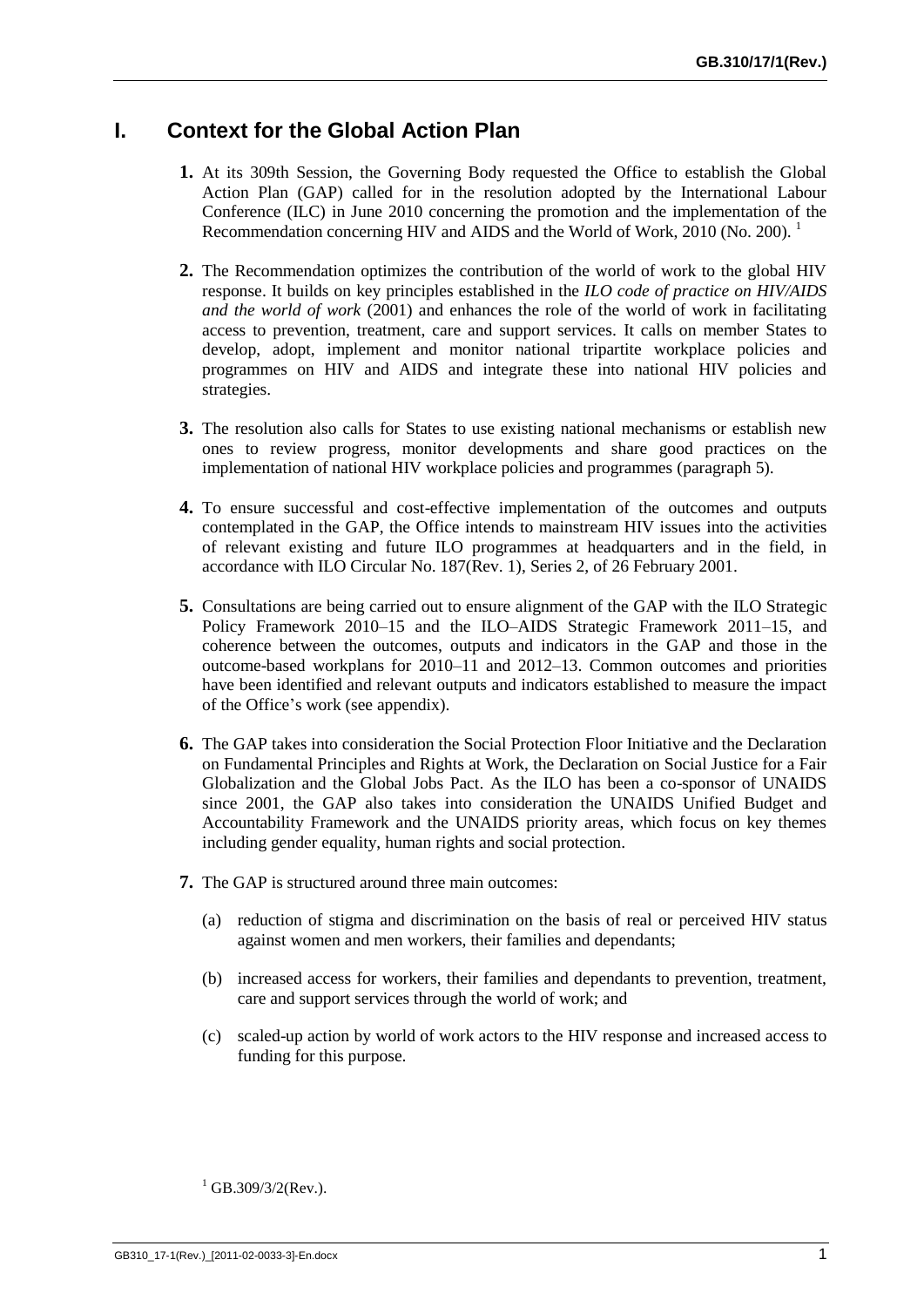#### **Human and financial resources**

**8.** Full implementation of the activities envisaged will require effective mainstreaming of HIV issues in relevant ILO activities and additional resources beyond those allocated through the regular budget and technical cooperation resources currently available to ILO–AIDS. The Office will seek extra-budgetary resources, including RBSA, to support full implementation.

#### **Building capacity**

**9.** The Office will provide advice and support to enhance the capacity of ILO constituents to develop HIV workplace policies at national, sectoral and enterprise levels that reflect the principles of the Recommendation. This support will facilitate constituents' engagement with national AIDS programmes and donors, particularly the Global Fund to Fight AIDS, Tuberculosis and Malaria (GFATM), the President's Emergency Plan for AIDS Relief (PEPFAR) and different foundations. The Office will collaborate with ITC–ILO on an annual global training programme on HIV for ILO constituents and partners and mainstream HIV into relevant Turin Centre training programmes. Training manuals and tools will be developed or updated and training provided at the national level in collaboration with key national institutions.

### **Communication**

**10.** The Office will develop and implement a communication strategy to promote the Recommendation, targeting ILO constituents, the private sector, the United Nations and other intergovernmental organizations, organizations representing PLHIV and other civil society organizations. The strategy will include documentation and dissemination of good practices.

## **II. Contributing to the Decent Work Agenda**

### **A. Fundamental principles and rights at work**

- **11.** The Recommendation affirms that "the response to HIV and AIDS should be recognized as contributing to the realization of human rights and fundamental freedoms and gender equality for all" (Paragraph 3(a)). It establishes that "real or perceived HIV status should not be a ground of discrimination preventing the recruitment or continued employment, or the pursuit of equal opportunities" (Paragraph 10). In this regard, the Recommendation invites member States to consider affording protection equal to that available under the Discrimination (Employment and Occupation) Convention, 1958 (No. 111) "to prevent discrimination based on real or perceived HIV status" (Paragraph 9).
- **12.** The Recommendation also provides that there should be no mandatory HIV testing and screening for employment purposes or mandatory disclosure of HIV status. It further provides that HIV status is not a valid ground for termination. The Office will provide technical and advisory services to member States to assist them in taking policy or legislative measures to prevent employment-related discrimination on the basis of real or perceived HIV status, in consultation with employers' and workers' organizations, organizations representing PLHIV and other relevant actors.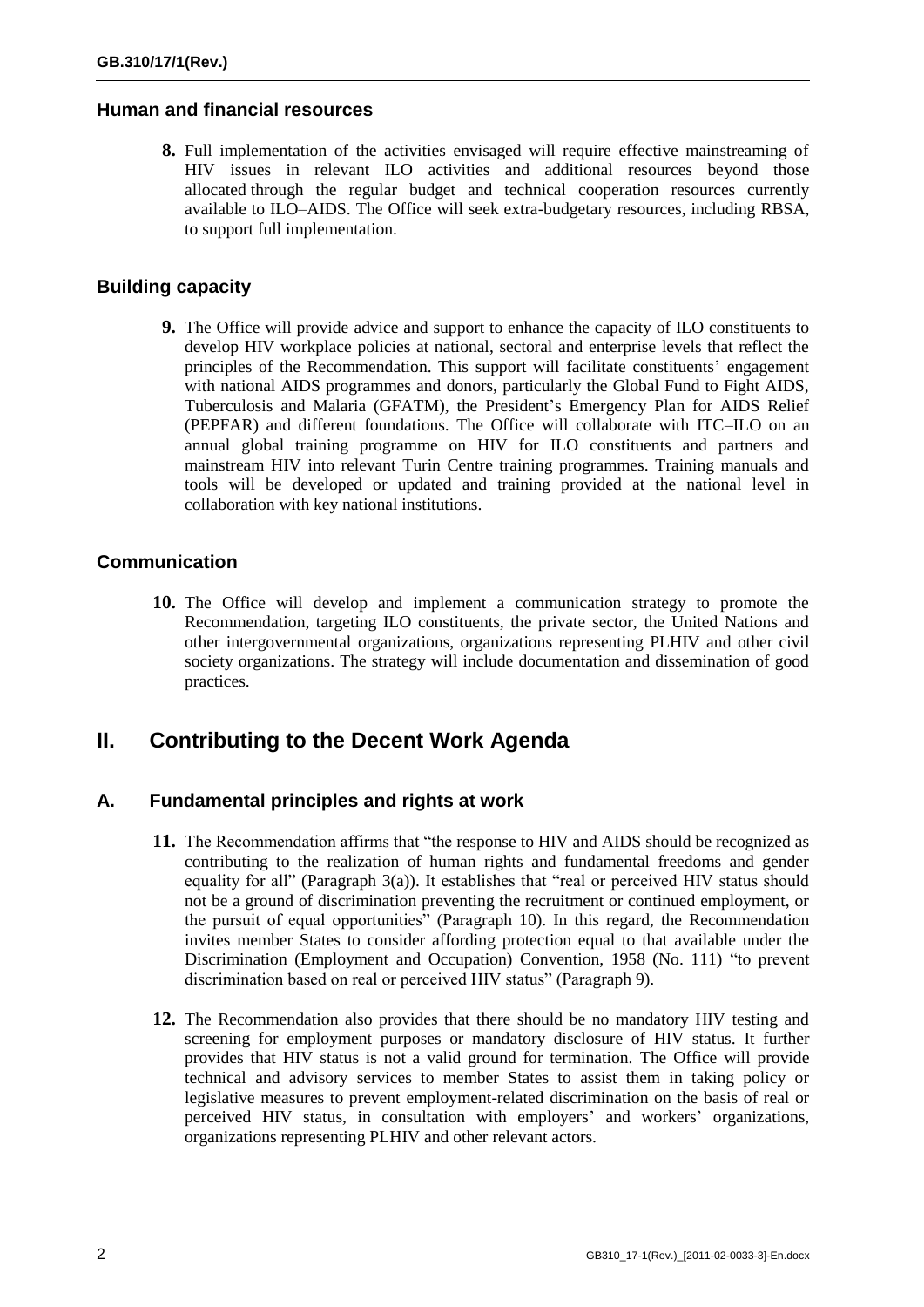## **B. Employment**

- **13.** The Recommendation underscores the need for persons living with or affected by HIV to be able to continue in employment as long as they are fit to do so, with reasonable accommodation as necessary (Paragraph 13). Retention in employment is often the primary – if not the only – means of ensuring that workers have access to work-related services and benefits. The Recommendation calls on Members to promote recruitment and retention of PLHIV in employment and extend support to persons living with or affected by HIV or AIDS during periods of employment and unemployment, including through income-generating opportunities (Paragraph 22).
- **14.** The HIV workplace policies and programmes envisaged should be integrated "in development plans and poverty reduction strategies, including decent work, sustainable enterprises and income-generating strategies, as appropriate" (Paragraph 4(b)). The Office will therefore develop materials to promote recruitment and retention of PLHIV in employment and assist constituents to stimulate income-generating opportunities for HIVaffected workers and their families.
- **15.** The Office's training programmes on entrepreneurship and skills development will mainstream HIV issues. Particular focus will be on women and girls, who are doubly disadvantaged owing to gender inequalities. The Office will develop and disseminate training materials aimed at enhancing the entrepreneurial capacity of key vulnerable groups.
- **16.** Many national HIV strategic plans make reference to HIV-related stigma and discrimination and to the need to provide support to PLHIV, but do not articulate a targeted strategy aimed at removing barriers to access to employment and occupation. Nor do many involve ministries of labour and organizations of employers and workers and other relevant actors in the development of income-generating strategies or in the policy development process. Through national tripartite-plus workshops in those member States that request it, the Office will provide guidance on the development of HIV and TB workplace policies and programmes that are inclusive and targeted, and that reflect the principles of the Recommendation, and will support the process of submission under article 19 of the ILO Constitution.
- **17.** The Global Jobs Pact calls for targeted HIV workplace prevention programmes. The development and effective delivery of these programmes require active involvement of world of work actors, including PLHIV, at national, sectoral and enterprise levels. The Office will intensify its technical cooperation projects in this area, developing and disseminating accessible promotional materials adapted to gender, cultural and language concerns, working through national actors to ensure that programmes are sustainable and cost-effective, and promote collaboration between workplace partners.
- **18.** The Recommendation calls for measures to protect children and young workers and address their special needs in national HIV workplace policies and programmes (Paragraph 36). The dissemination of information on HIV through youth employment programmes, including vocational training programmes, is of particular importance. The Office will therefore assist constituents to address HIV and AIDS in such policies and programmes, in collaboration with the ILO Youth Employment Programme and the UNAIDS Inter-agency Task Team (IATT) on HIV and young people.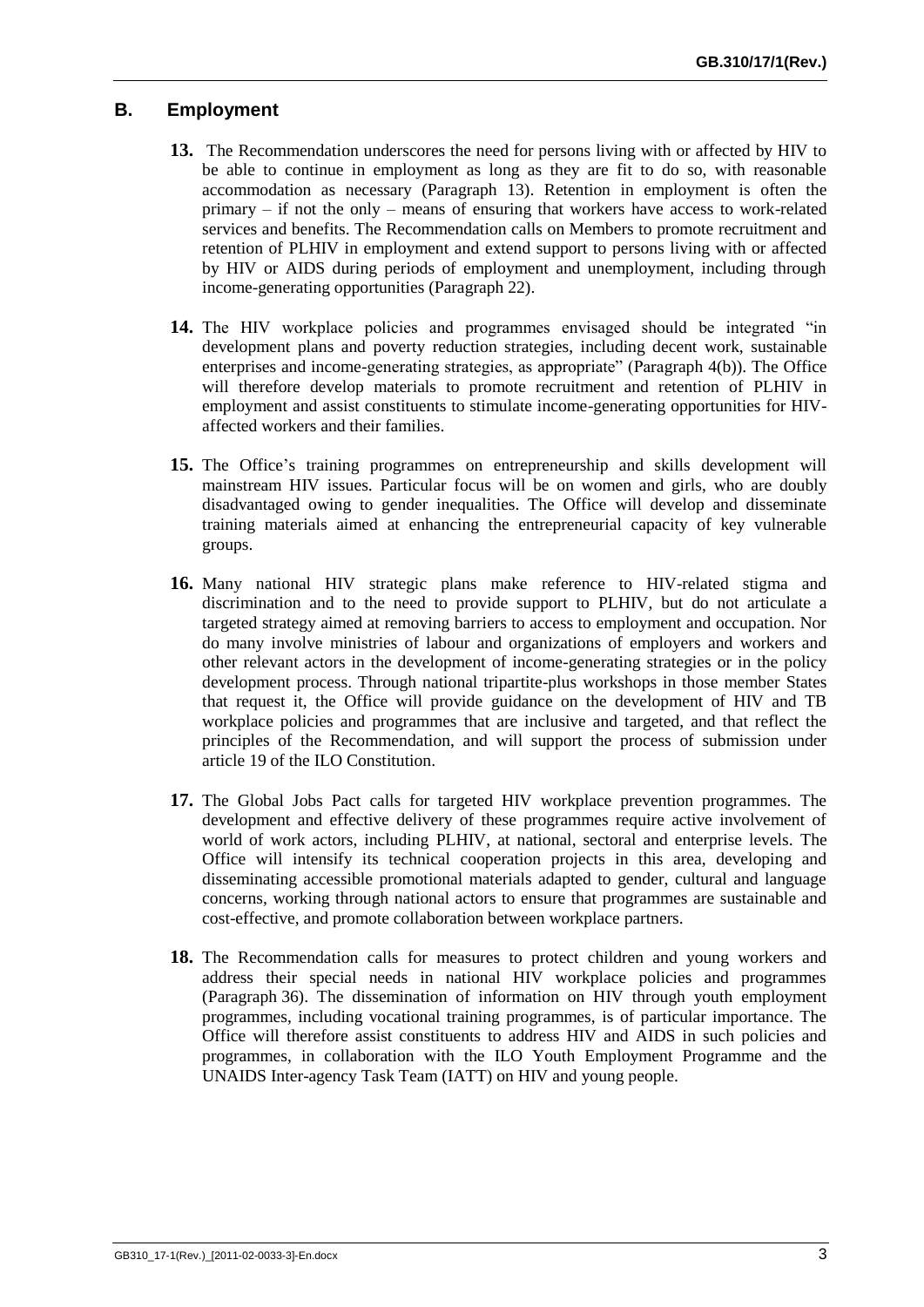## **C. Social protection**

- **19.** The Recommendation calls for measures to take into account ILO standards on occupational safety and health, "and other relevant international instruments, such as joint International Labour Office and WHO guidance documents" (Paragraph 30). "Safety and health measures to prevent workers' exposure to HIV at work should include universal precautions, accident and hazard prevention measures" (Paragraph 31). Since the adoption of Recommendation No. 200, the ILO and UNAIDS co-sponsors have adopted Joint WHO–ILO–UNAIDS policy guidelines on improving health workers' access to HIV and TB prevention, treatment, care and support services.
- **20.** The Recommendation states that "there should be no discrimination against workers or their dependants based on real or perceived HIV status in access to social security systems and occupational insurance schemes" (Paragraph 20). The Office will therefore promote extension of coverage under such programmes and schemes to PLHIV.
- **21.** Given the significant discrimination encountered by migrant workers, Recommendation No. 200 makes particular mention of this category of workers (Paragraphs 27–28). The Office will therefore promote the right of migrant workers and their families to be free from discrimination on the basis of HIV and AIDS.

## **D. Social dialogue**

- **22.** Effective social dialogue is essential to implement the Recommendation. In collaboration with ACT/EMP and ACTRAV, the Office will produce training and advocacy materials to enhance social dialogue in the HIV response.
- **23.** The Office will provide technical support to develop or adapt employers' policies and programmes in consultation with ACT/EMP and the IOE. It will continue to work with ACTRAV, ITUC, the Organization of African Trade Union Unity (OATUU) and the sectoral global unions to ensure a harmonized approach to implementation. The Office will encourage the IOE and ITUC to update existing training materials or develop new ones in line with the Recommendation and will respond to requests to assist with adapting the 2003 IOE–ICFTU joint statement on HIV and AIDS in light of the Recommendation.
- **24.** The Office will provide support for strengthened labour administration and inspection systems (Paragraph 44). Training programmes targeting labour inspectors, judges competent in labour matters, labour administration authorities and other government officials will be reviewed and new tools developed.
- **25.** Sectoral guidelines on HIV will be developed or updated in consultation with SECTOR. This will ensure effective action in relevant sectors, including agriculture, mining, education, health, fishing and seafarers, construction and tourism (Paragraph 37(a)(iv)).

### **E. Gender equality**

**26.** Gender and HIV are cross-cutting issues to be mainstreamed into all ILO activities. The Recommendation recognizes that women and girls are at greater risk than men and more vulnerable to HIV infection due to social and economic inequalities. Women's empowerment is a key factor in the global response to HIV (Preamble, Paragraphs 14 and 16). The Office will take steps to integrate HIV issues and gender equality for both women and men into all relevant technical cooperation activities at the design and planning stages, to ensure that they are addressed in a systematic manner. The Office will take measures to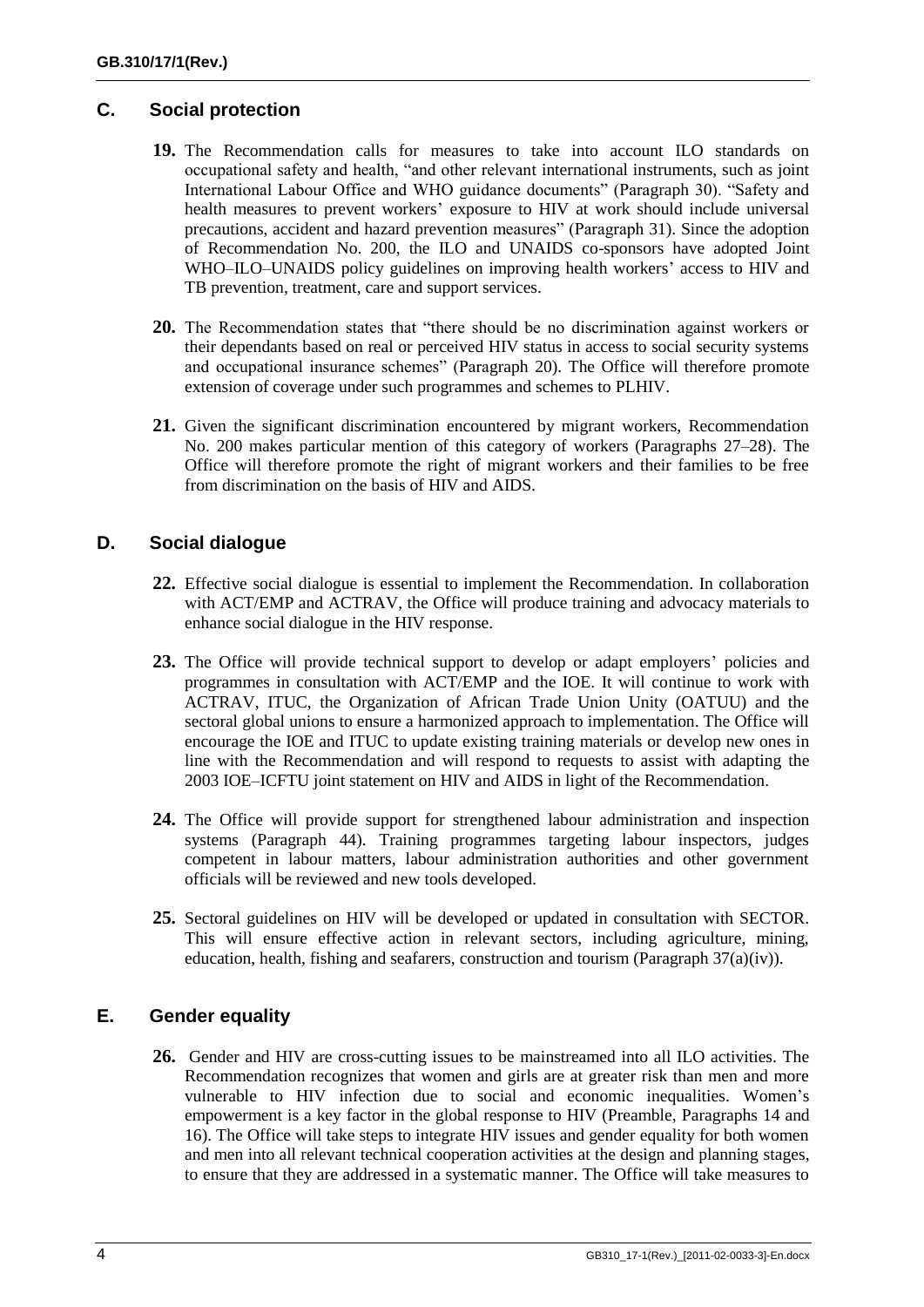provide women and girls with entrepreneurial skills for economic empowerment while providing them with information on HIV prevention.

#### **F. The regions**

- **27.** The Office is consulting with all ILO Regional Directors to ensure that effect is given to the Recommendation, by means adapted to the needs and characteristics of each region, including by facilitating collaboration between national ministries, particularly health, labour and education ministries. The Office will encourage increased collaboration on HIV and TB prevention, treatment, care and support, and on implementation of fully integrated programmes of action.
- **28.** Information on the Recommendation is being integrated into regional tripartite meetings to encourage development or updating of workplace policies, and national tripartite-plus workshops will be held to develop or review strategies for their implementation. Participatory research to record and demonstrate the evolving impact of the epidemic on workplaces will be supported. The Recommendation is being disseminated widely and translations into local languages are being posted on the ILO–AIDS website.

#### **G. Development cooperation and partnerships**

- **29.** The Office will seek to obtain and allocate resources needed to achieve outcomes and targets specified in the programme and budget and to deliver on specific country programme outcomes. Supplementary funding is being sought from external donors for implementation of the Recommendation.
- **30.** The Recommendation offers a strong foundation for enhanced cooperation and collaboration between UNAIDS, its co-sponsors and national AIDS structures. As UNAIDS co-sponsor, the Office will continue to contribute to the UNAIDS Outcome Framework and key priority areas focusing on HIV tripartite-plus workplace policies and programmes that address stigma and discrimination and that ensure equal access to social protection for persons living with or affected by HIV. The Office will focus on scaling up HIV workplace programmes and policies and on private sector mobilization, partnering with agencies in the other priority areas.

### **H. Knowledge development and sharing**

**31.** Research on HIV will be guided by the ILO knowledge strategy as well as its research and publications policy and will focus on three main areas: assessment of risk and vulnerability to HIV and TB in key economic sectors; inclusion of HIV in social protection policies and programmes; and implementation of the Recommendation in law and practice. ILO–AIDS will collaborate with constituents, UNAIDS, national AIDS programmes, academic and research institutions and organizations representing PLHIV. The ILO–AIDS website will continue to foster knowledge sharing, inside and outside the ILO.

#### **I. Recurrent reporting and follow-up**

**32.** The principle of a strong follow-up was supported by all constituents during the Governing Body discussion in November 2010. The resolution concerning the promotion and implementation of the Recommendation "invites the Governing Body to request regular reports from member States under article 19 of the ILO Constitution as part of the existing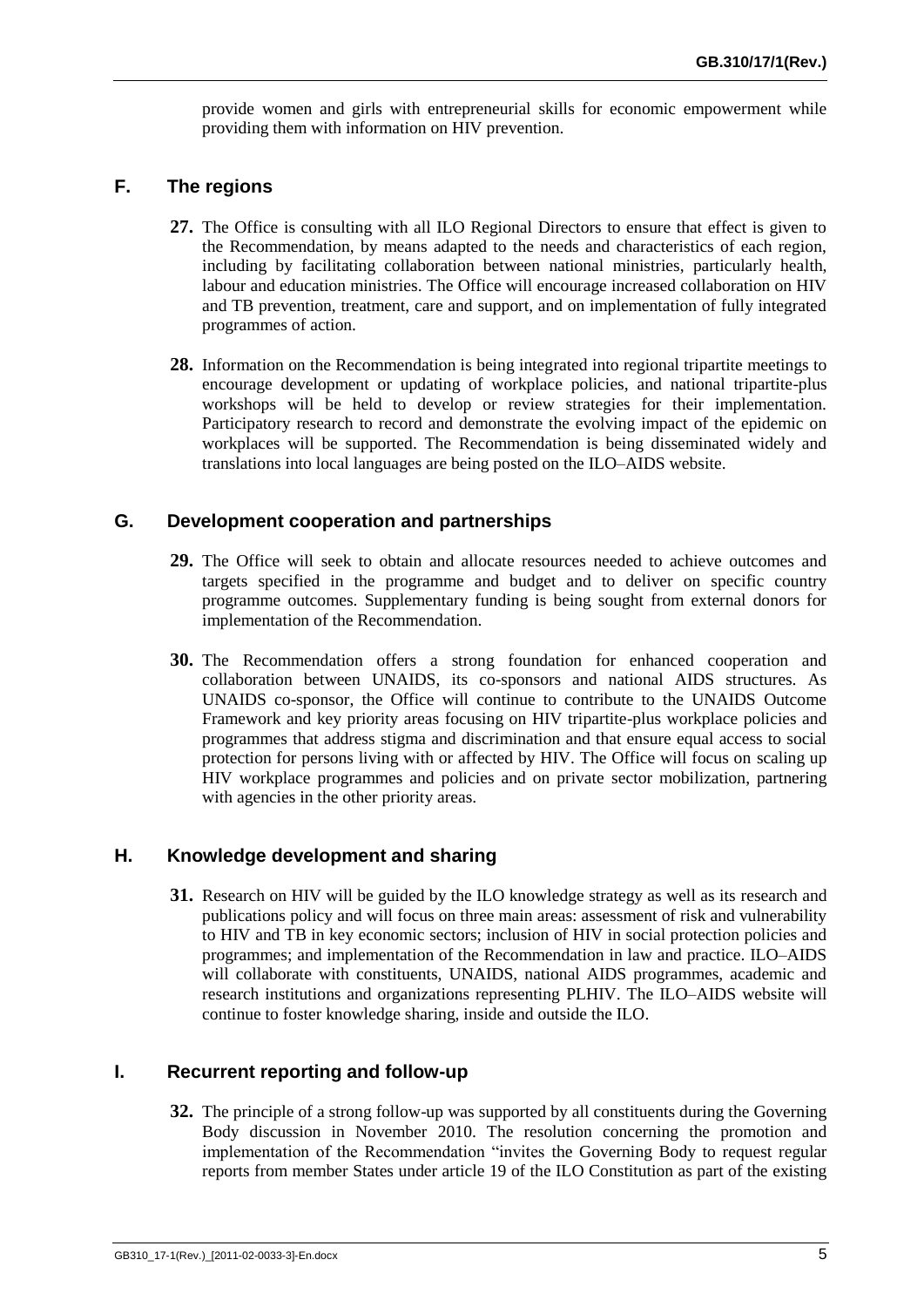reporting mechanisms, in particular General Surveys. Governmental reports relating to HIV and AIDS should be prepared in consultation with the most representative employers' and workers' organizations, including details of progress made and, where possible, examples of good practice" (resolution, paragraph 6).

**33.** Questions on HIV and AIDS will be included in questionnaires prepared for General Surveys on relevant Conventions and Recommendations. Consideration could be given to carrying out a General Survey focusing in part on the application of the Recommendation. The Committee of Experts on the Application of Conventions and Recommendations may also consider inclusion of relevant questions in instances where the application of other standards may be affected by HIV. Governments will be encouraged to include information on the application of the Recommendation in their regular reports to UNAIDS.

#### **J. Monitoring, reporting and evaluation**

**34.** Progress on outcomes and indicators outlined in the GAP will be monitored through programme implementation reports submitted to the Governing Body at the end of each biennium. The Office will ensure that these outcomes and outputs are implemented in a coordinated and cost-effective manner.

### **K. Resources**

- **35.** In addition to already existing regular budget and extra-budgetary resources, the Office will seek additional funding from the donor community to fill any resources gap.
- **36.** *The Governing Body may wish to:*

#### *Approve the Global Action Plan (2011–15) to promote the implementation of the HIV and AIDS Recommendation, 2010 (No. 200).*

Geneva, 2 February 2011

*Point for decision:* Paragraph 36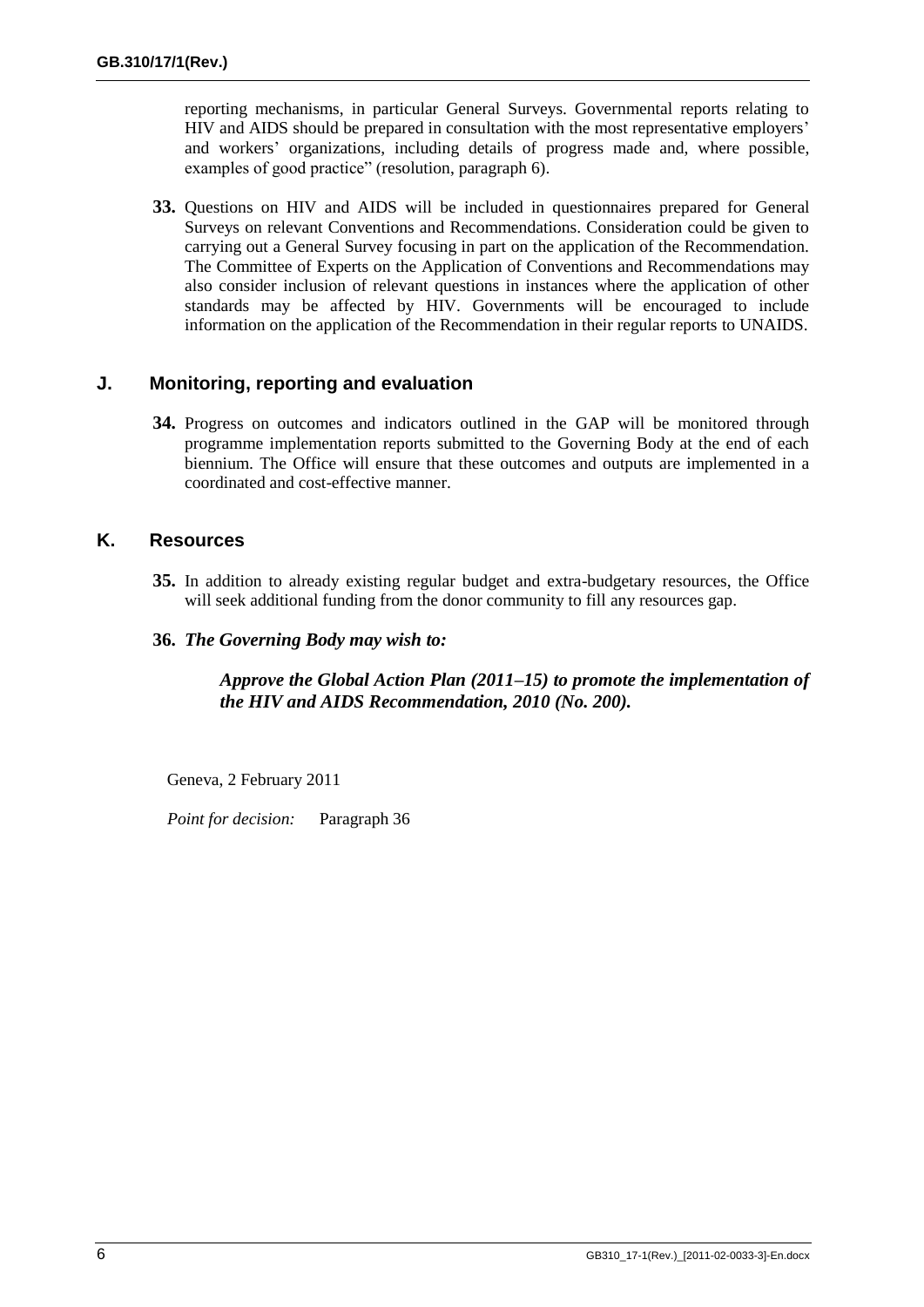# **Appendix**

## **The Global Action Plan responds to the ILO Strategic Policy Framework 2010–15**

1. The Global Action Plan focuses on three main outcomes, with proposed activities and concrete indicators to measure progress achieved.

| Outcome 1: Reduced stigma and discrimination among women and men workers, their families and dependants                                                                      |                                                                                                                                                                                                                                                                                                                                                                                                                                                                                                                                                       |                                                                                                                                                                                                   |  |  |
|------------------------------------------------------------------------------------------------------------------------------------------------------------------------------|-------------------------------------------------------------------------------------------------------------------------------------------------------------------------------------------------------------------------------------------------------------------------------------------------------------------------------------------------------------------------------------------------------------------------------------------------------------------------------------------------------------------------------------------------------|---------------------------------------------------------------------------------------------------------------------------------------------------------------------------------------------------|--|--|
| Linked to: ILO Strategic Policy Framework outcome 8, indicator 8.1, outcomes 5, 6, 7, 9, 10, 11 and 18                                                                       |                                                                                                                                                                                                                                                                                                                                                                                                                                                                                                                                                       |                                                                                                                                                                                                   |  |  |
| <b>Outputs</b>                                                                                                                                                               | Activities proposed to be carried out by the Office                                                                                                                                                                                                                                                                                                                                                                                                                                                                                                   | <b>Indicators</b>                                                                                                                                                                                 |  |  |
| A. National HIV and TB<br>tripartite-plus workplace<br>policies are developed or<br>revised.                                                                                 | Organize and carry out national tripartite-plus workshops to<br>develop or update national HIV and TB workplace policies,<br>involving the national constituents, organizations of PLHIV and<br>relevant actors such as the health and education sectors.<br>Promote implementation of the Recommendation through other<br>means such as collective agreements and sectoral policies.<br>Provide support to the tripartite Constituents to establish<br>effective mechanisms for monitoring and implementation of the<br>national workplace policies. | 90 countries have<br>developed or revised<br>national HIV and TB<br>tripartite-plus workplace<br>policies in accordance with<br>Recommendation No. 200<br>by 2015.                                |  |  |
| B. Laws and regulations<br>incorporating the<br>principles of<br>Recommendation<br>No. 200 are developed or<br>reviewed and revised.                                         | Assist constituents at the national level in disseminating<br>information on the Recommendation to the national legislative<br>bodies, including parliaments, in connection with submission of<br>the Recommendation to the competent authorities.<br>Develop an assessment tool and checklist to assist countries to<br>$\blacksquare$<br>identify gaps in legislation.<br>Assist Members to review and, as appropriate, adopt legislation<br>п<br>and policies to prevent HIV-related discrimination in<br>employment and occupation.               | Ten countries have laws<br>and regulations which<br>incorporate the principles of<br>Recommendation No. 200<br>that are developed,<br>reviewed or revised.                                        |  |  |
| C. Improved capacity to<br>ensure compliance with<br>labour laws and policies.                                                                                               | ■ Support compliance through promoting effective labour<br>administration and inspection systems.<br>Update the existing global training HIV package for labour<br>inspectors and a new training manual for labour judges.<br>Strengthen research and workplace policy development<br>capacity of employers' and workers' organizations.                                                                                                                                                                                                              | Four regional trainings<br>have been conducted for<br>100 labour judges as<br>trainers.<br>Four regional trainings<br>have been conducted for<br>200 labour inspectors as<br>trainers.            |  |  |
| D. Knowledge products,<br>tools and guidelines<br>developed to support the<br>formulation and<br>implementation of the<br>national HIV workplace<br>policies and programmes. | Support translation of the Recommendation into national<br>$\blacksquare$<br>languages. Develop policy guidance and tools. Conduct<br>participatory research to increase global knowledge base.<br>Develop briefs on key thematic areas covered by the<br>Recommendation.<br>Collect and disseminate evidence on stigma and discrimination<br>$\blacksquare$<br>and good practice at workplaces.                                                                                                                                                      | One guideline has been<br>developed for each of the<br>tripartite constituents and<br>one for parliamentarians by<br>2015.<br>A world report on<br>workplace discrimination<br>and good practice. |  |  |
| Outcome 2: Increased access for women and men workers to services on HIV prevention, treatment, care and support<br>through the world of work                                |                                                                                                                                                                                                                                                                                                                                                                                                                                                                                                                                                       |                                                                                                                                                                                                   |  |  |
|                                                                                                                                                                              | Linked to: ILO Strategic Policy Framework outcome 8, indicator 8.2, outcomes 1, 2, 3, 4, 16 and 17                                                                                                                                                                                                                                                                                                                                                                                                                                                    |                                                                                                                                                                                                   |  |  |
| A. Workplace HIV policies<br>and programmes are<br>developed or updated<br>and are implemented.                                                                              | Develop and disseminate guidelines for sectoral and<br>enterprise-level policies.<br>Assist trade unions and employers' organizations to develop or<br>adapt their own policies and programmes concerning HIV and<br>TB.<br>■ Collaborate with the IOE and ITUC in adapting existing training<br>manuals on HIV and AIDS.<br>Promote workplace measures that include education and<br>training on HIV and TB transmission and prevention.                                                                                                             | 20 countries have<br>implemented workplace<br>HIV and TB programmes<br>through tripartite<br>mechanisms by 2015.                                                                                  |  |  |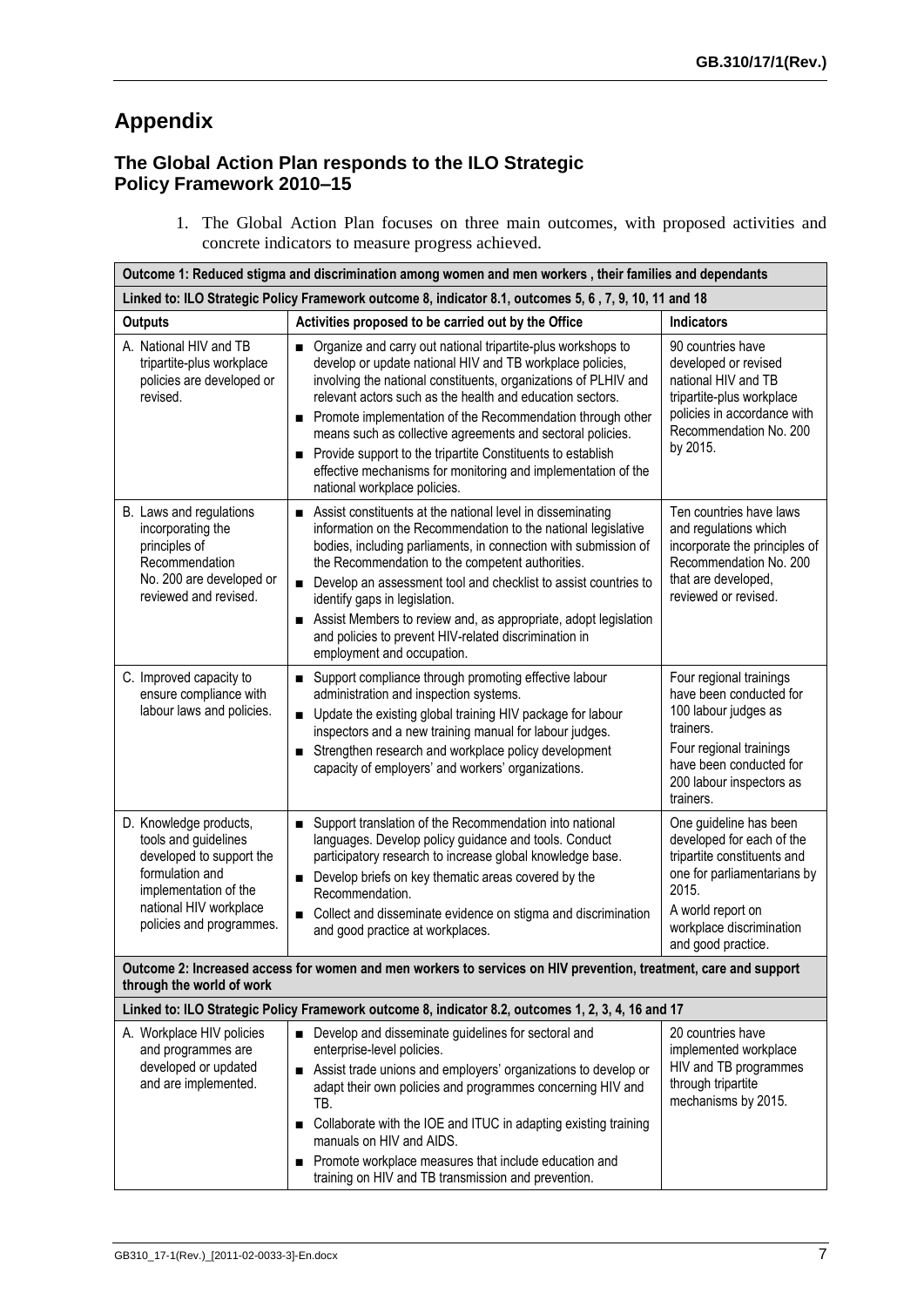| B. Increased opportunities<br>for people living with or<br>affected by HIV or TB,<br>particularly women, to<br>access income-<br>generating opportunities. | Assist constituents in developing income-generating<br>opportunities for HIV- or TB-affected workers, their families and<br>dependants.<br>Mainstream HIV and TB concerns through the workplace,<br>$\blacksquare$<br>targeting at-risk workers.                                                                                                                                                                                                                                                                                                                                                                                                                                              | 15 countries have improved<br>income-generating<br>opportunities that include<br>PLHIV, especially women.                         |  |  |
|------------------------------------------------------------------------------------------------------------------------------------------------------------|-----------------------------------------------------------------------------------------------------------------------------------------------------------------------------------------------------------------------------------------------------------------------------------------------------------------------------------------------------------------------------------------------------------------------------------------------------------------------------------------------------------------------------------------------------------------------------------------------------------------------------------------------------------------------------------------------|-----------------------------------------------------------------------------------------------------------------------------------|--|--|
| C. Social protection<br>schemes extended to<br>people affected by HIV.                                                                                     | Integrate HIV and TB concerns in occupational health and<br>п<br>social security systems to promote equal access.<br>Collaborate with public and private insurance providers (such<br>$\blacksquare$<br>as microinsurance institutions, savings and credit cooperatives)<br>to promote equal access to coverage for people living with or<br>affected by HIV.<br>Promote equal access to social protection schemes for workers<br>in both formal and informal economies.<br>Support the UN Social Protection Floor and help ensure that it<br>п<br>is HIV-sensitive.                                                                                                                          | Five countries have social<br>protection schemes which<br>address the needs of<br>people living with or<br>affected by HIV or TB. |  |  |
| Outcome 3: World of work actors respond in a timely and effective manner to HIV challenges, consistent with the<br>Recommendation                          |                                                                                                                                                                                                                                                                                                                                                                                                                                                                                                                                                                                                                                                                                               |                                                                                                                                   |  |  |
|                                                                                                                                                            | Linked to: ILO Strategic Policy Framework outcome 1, 2, 3, 4, 5, 6, 7, 8, 9, 10, 11, 12, 13, 16, 17 and 18                                                                                                                                                                                                                                                                                                                                                                                                                                                                                                                                                                                    |                                                                                                                                   |  |  |
| A. National AIDS strategies<br>and plans reflect the<br>principles of the<br>Recommendation.                                                               | Intensify and expand technical cooperation projects in<br>promoting the implementation of the Recommendation.<br>Convene national tripartite-plus workshops to advocate<br>inclusion of the principles of the Recommendation into national<br>strategic plans on HIV and TB.<br>Create a network of focal points among the ILO constituents<br>and national HIV and TB structures to encourage systematic<br>collaboration and information exchange on the principles of the<br>Recommendation.                                                                                                                                                                                               | 25 countries develop<br>national AIDS or TB<br>strategies and plans that<br>reflect the principles of the<br>Recommendation.      |  |  |
| B. HIV mainstreamed into<br>relevant ILO departments<br>and programmes.                                                                                    | Organize information sessions for ILO staff at headquarters<br>п<br>and in field offices on the Recommendation.<br>Collaborate with ACT/EMP and ACTRAV to produce training<br>$\blacksquare$<br>and advocacy materials to promote the Recommendation<br>through social dialogue.<br>Develop action plans targeting selected key economic sectors<br>in collaboration with SECTOR.                                                                                                                                                                                                                                                                                                             | Five key ILO departments<br>include HIV in their<br>programmes.                                                                   |  |  |
| C. The Recommendation<br>has been integrated into<br>relevant global<br>frameworks.                                                                        | Collaborate with UNAIDS and co-sponsors to promote joint<br>actions in implementing the Recommendation.<br>Develop joint action plans with the World Health Organization<br>$\blacksquare$<br>on covering HIV and TB in workplace occupational safety and<br>health mechanisms including for the protection of health<br>workers.<br>Advocate for the ILO social partners to be active participants in<br>the UNDP/UNAIDS World Commission on HIV and the Law.                                                                                                                                                                                                                                | The principles of the<br>Recommendation are<br>integrated into three key<br>global frameworks by 2015.                            |  |  |
| D. Knowledge and<br>awareness on the<br>principles of the<br>Recommendation<br>increased in the world of<br>work and among key<br>stakeholders.            | Conduct annual global training course at the Turin Centre and<br>assist constituents in organizing regional/local training<br>activities.<br>Present the Recommendation at ILO regional/subregional<br>п<br>meetings.<br>Develop and disseminate "Fact sheets" on the<br>п<br>Recommendation for different ministries and civil society<br>organizations.<br>Prepare advocacy briefs on the Recommendation for UNAIDS<br>Country Coordinators and One UN coordination offices.<br>Promote awareness of rights of migrant workers in<br>п<br>collaboration with MIGRANT.<br>Provide quarterly updates on national implementation of the<br>п<br>Recommendation on the ILO-AIDS public website. | Ten international training<br>courses.                                                                                            |  |  |